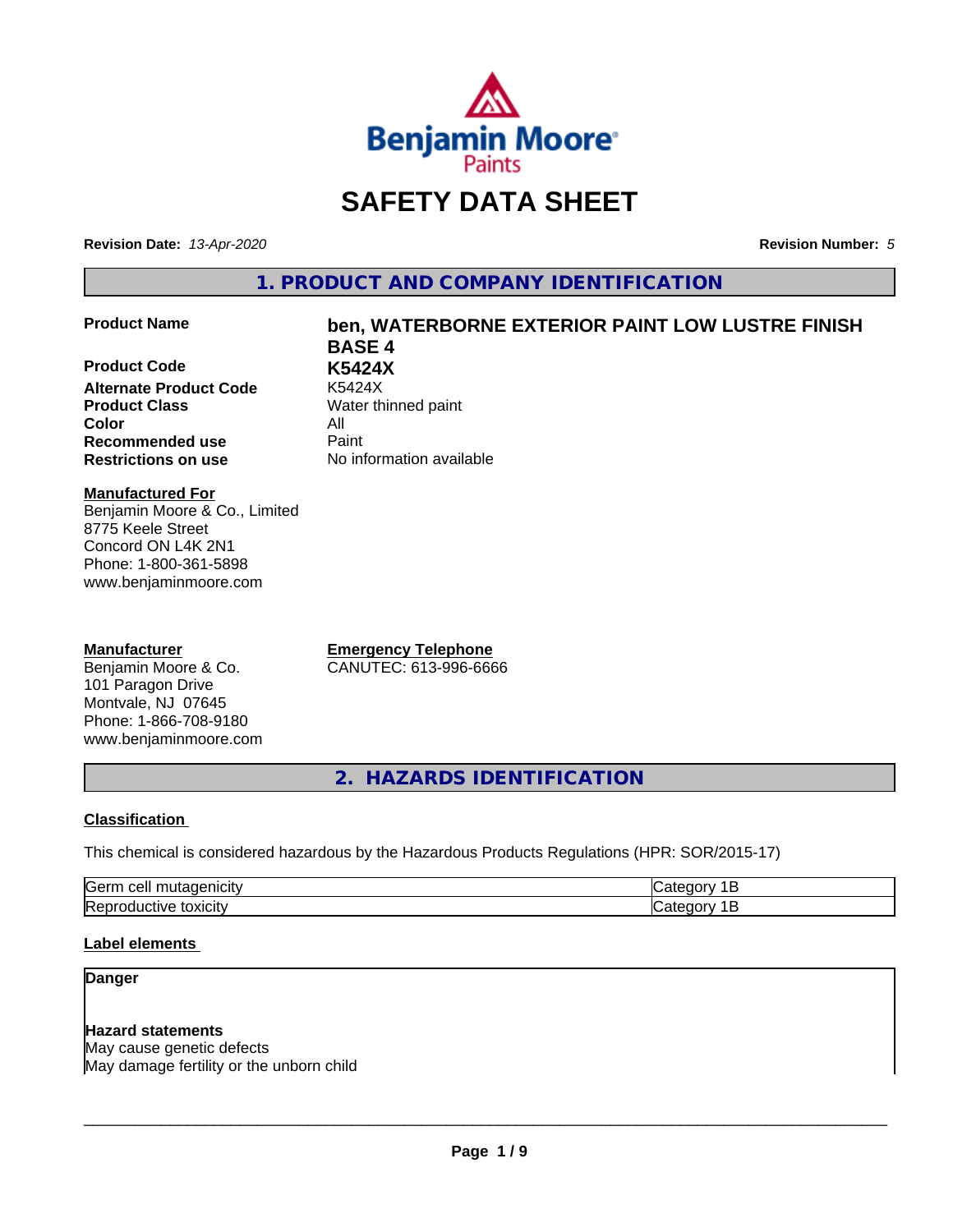

**Odor** little or no odor

### **Precautionary Statements - Prevention**

Obtain special instructions before use Do not handle until all safety precautions have been read and understood Use personal protective equipment as required

### **Precautionary Statements - Response**

IF exposed or concerned: Get medical advice/attention

### **Precautionary Statements - Storage**

Store locked up

### **Precautionary Statements - Disposal**

Dispose of contents/container to an approved waste disposal plant

### **Other information**

No information available

## **3. COMPOSITION INFORMATION ON COMPONENTS**

| <b>Chemical name</b>                                     | CAS No.    | Weight-%      | Hazardous Material<br>registry number<br>(HMIRA registry #) | Date HMIRA filed and<br>Information Review Act date exemption granted<br>(if applicable) |
|----------------------------------------------------------|------------|---------------|-------------------------------------------------------------|------------------------------------------------------------------------------------------|
| Nepheline syenite                                        | 37244-96-5 | 7 - 13%       |                                                             |                                                                                          |
| Zinc oxide                                               | 1314-13-2  | - 5%          |                                                             |                                                                                          |
| Sodium C14-C16 olefin<br>sulfonate                       | 68439-57-6 | $0.25 - 0.5%$ |                                                             |                                                                                          |
| Carbamic acid,<br>1H-benzimidazol-2-yl-, methyl<br>ester | 10605-21-7 | $0.1 - 0.25%$ |                                                             |                                                                                          |

\*The exact percentage (concentration) of composition has been withheld as a trade secret

## **4. FIRST AID MEASURES**

**General Advice If** symptoms persist, call a physician. Show this safety data sheet to the doctor in attendance.

**Eye Contact Exercise 20 All 20 All 20 All 20 All 20 All 20 All 20 All 20 All 20 All 20 All 20 All 20 All 20 All 20 All 20 All 20 All 20 All 20 All 20 All 20 All 20 All 20 All 20 All 20 All 20 All 20 All 20 All 20 All 20**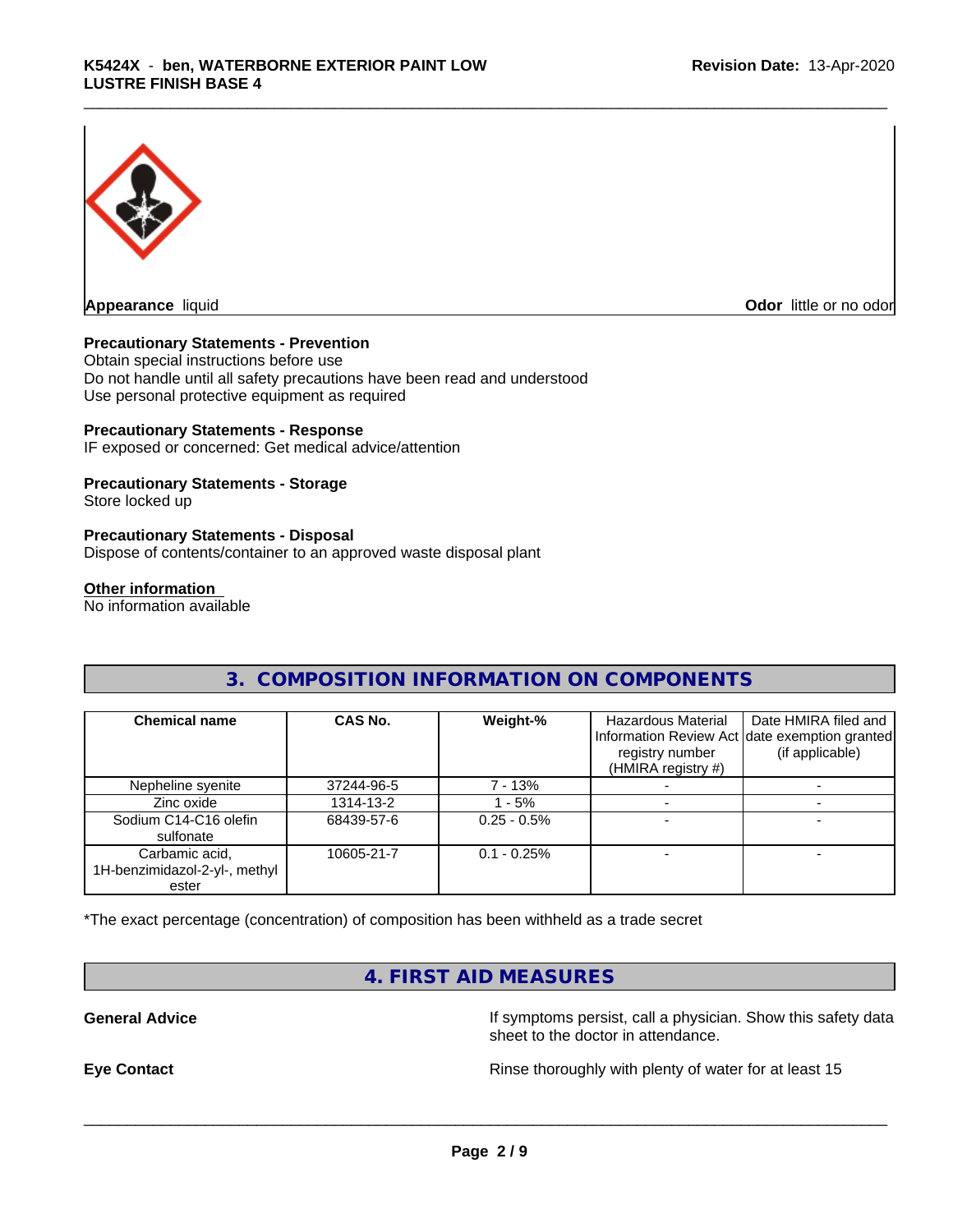|                                                                 | minutes and consult a physician.                                                                                                             |
|-----------------------------------------------------------------|----------------------------------------------------------------------------------------------------------------------------------------------|
| <b>Skin Contact</b>                                             | Wash off immediately with soap and plenty of water while<br>removing all contaminated clothes and shoes.                                     |
| <b>Inhalation</b>                                               | Move to fresh air. If symptoms persist, call a physician.                                                                                    |
| Ingestion                                                       | Clean mouth with water and afterwards drink plenty of<br>water. Consult a physician if necessary.                                            |
| <b>Most Important Symptoms/Effects</b>                          | None known.                                                                                                                                  |
| <b>Notes To Physician</b>                                       | Treat symptomatically.                                                                                                                       |
|                                                                 | 5. FIRE-FIGHTING MEASURES                                                                                                                    |
| <b>Suitable Extinguishing Media</b>                             | Use extinguishing measures that are appropriate to local<br>circumstances and the surrounding environment.                                   |
| Protective equipment and precautions for firefighters           | As in any fire, wear self-contained breathing apparatus<br>pressure-demand, MSHA/NIOSH (approved or equivalent)<br>and full protective gear. |
| <b>Specific Hazards Arising From The Chemical</b>               | Closed containers may rupture if exposed to fire or<br>extreme heat.                                                                         |
| <b>Sensitivity to mechanical impact</b>                         | No                                                                                                                                           |
| Sensitivity to static discharge                                 | No                                                                                                                                           |
| <b>Flash Point Data</b><br>Flash point (°F)<br>Flash Point (°C) | Not applicable<br>Not applicable                                                                                                             |

# **NFPA Legend**

0 - Not Hazardous

**Flammability Limits In Air**

- 1 Slightly
- 2 Moderate
- 3 High
- 4 Severe

*The ratings assigned are only suggested ratings, the contractor/employer has ultimate responsibilities for NFPA ratings where this system is used.*

*Additional information regarding the NFPA rating system is available from the National Fire Protection Agency (NFPA) at www.nfpa.org.*

**NFPA Health:** 2 **Flammability:** 0 **Instability:** 0 **Special:** Not Applicable

**Method** Not applicable

**Lower flammability limit:** Not applicable **Upper flammability limit:** Not applicable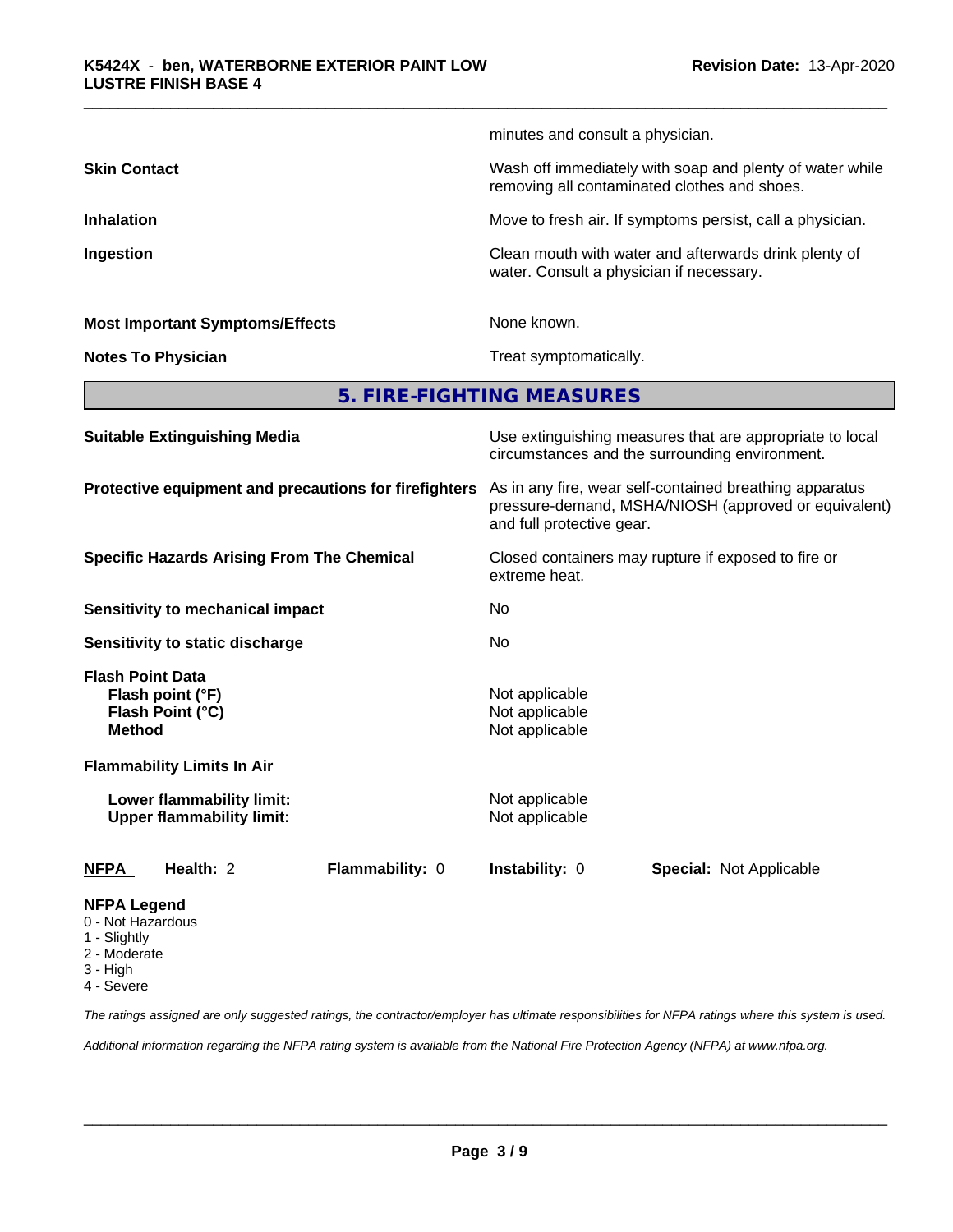# **6. ACCIDENTAL RELEASE MEASURES**

**Personal Precautions Avoid contact with skin, eyes and clothing. Ensure** Avoid contact with skin, eyes and clothing. Ensure adequate ventilation.

**Other Information Determines According to the Prevent further leakage or spillage if safe to do so.** 

**Environmental precautions** See Section 12 for additional Ecological Information.

**Methods for Cleaning Up Example 20 Soak** up with inert absorbent material. Sweep up and shovel into suitable containers for disposal.

### **7. HANDLING AND STORAGE**

**Handling Handling Avoid contact with skin, eyes and clothing. Avoid breathing** vapors, spray mists or sanding dust. In case of insufficient ventilation, wear suitable respiratory equipment.

**Storage Keep container tightly closed. Keep out of the reach of Keep** container tightly closed. Keep out of the reach of children.

**Incompatible Materials Incompatible Materials No information available** 

### **8. EXPOSURE CONTROLS/PERSONAL PROTECTION**

### **Exposure Limits**

| <b>Chemical name</b> | <b>ACGIH TLV</b>                                                                                                             | <b>Alberta</b>                                         | <b>British Columbia</b>                                | <b>Ontario</b>                                 | Quebec                                                                          |
|----------------------|------------------------------------------------------------------------------------------------------------------------------|--------------------------------------------------------|--------------------------------------------------------|------------------------------------------------|---------------------------------------------------------------------------------|
| Nepheline syenite    | N/E                                                                                                                          | N/E                                                    | N/E                                                    | 10 mg/m $3$ - TWA                              | N/E                                                                             |
| Zinc oxide           | STEL: $10 \text{ mg/m}^3$<br>respirable particulate<br>matter<br>TWA: $2 \text{ mg/m}^3$<br>respirable particulate<br>matter | $2 \text{ mg/m}^3$ - TWA<br>$10 \text{ mg/m}^3$ - STEL | $2 \text{ mg/m}^3$ - TWA<br>$10 \text{ mg/m}^3$ - STEL | $2 \text{ mg/m}^3$ - TWA<br>10 mg/m $3 -$ STEL | $10 \text{ mg/m}^3$ - TWAEV<br>5 mg/m <sup>3</sup> - TWAEV<br>10 $mq/m3$ - STEV |

### **Legend**

ACGIH - American Conference of Governmental Industrial Hygienists Alberta - Alberta Occupational Exposure Limits

British Columbia - British Columbia Occupational Exposure Limits

Ontario - Ontario Occupational Exposure Limits

Quebec - Quebec Occupational Exposure Limits

N/E - Not established

### **Personal Protective Equipment**

**Eye/Face Protection**<br> **Safety glasses with side-shields.**<br> **Skin Protection** 

**Engineering Measures Ensure adequate ventilation, especially in confined areas.** 

 $\overline{\phantom{a}}$  ,  $\overline{\phantom{a}}$  ,  $\overline{\phantom{a}}$  ,  $\overline{\phantom{a}}$  ,  $\overline{\phantom{a}}$  ,  $\overline{\phantom{a}}$  ,  $\overline{\phantom{a}}$  ,  $\overline{\phantom{a}}$  ,  $\overline{\phantom{a}}$  ,  $\overline{\phantom{a}}$  ,  $\overline{\phantom{a}}$  ,  $\overline{\phantom{a}}$  ,  $\overline{\phantom{a}}$  ,  $\overline{\phantom{a}}$  ,  $\overline{\phantom{a}}$  ,  $\overline{\phantom{a}}$ 

Protective gloves and impervious clothing. **Respiratory Protection Exercise 2018** Use only with adequate ventilation. In operations where exposure limits are exceeded, use a NIOSH approved respirator that has been selected by a technically qualified person for the specific work conditions. When spraying the product or applying in confined areas, wear a NIOSH approved respirator specified for paint spray or organic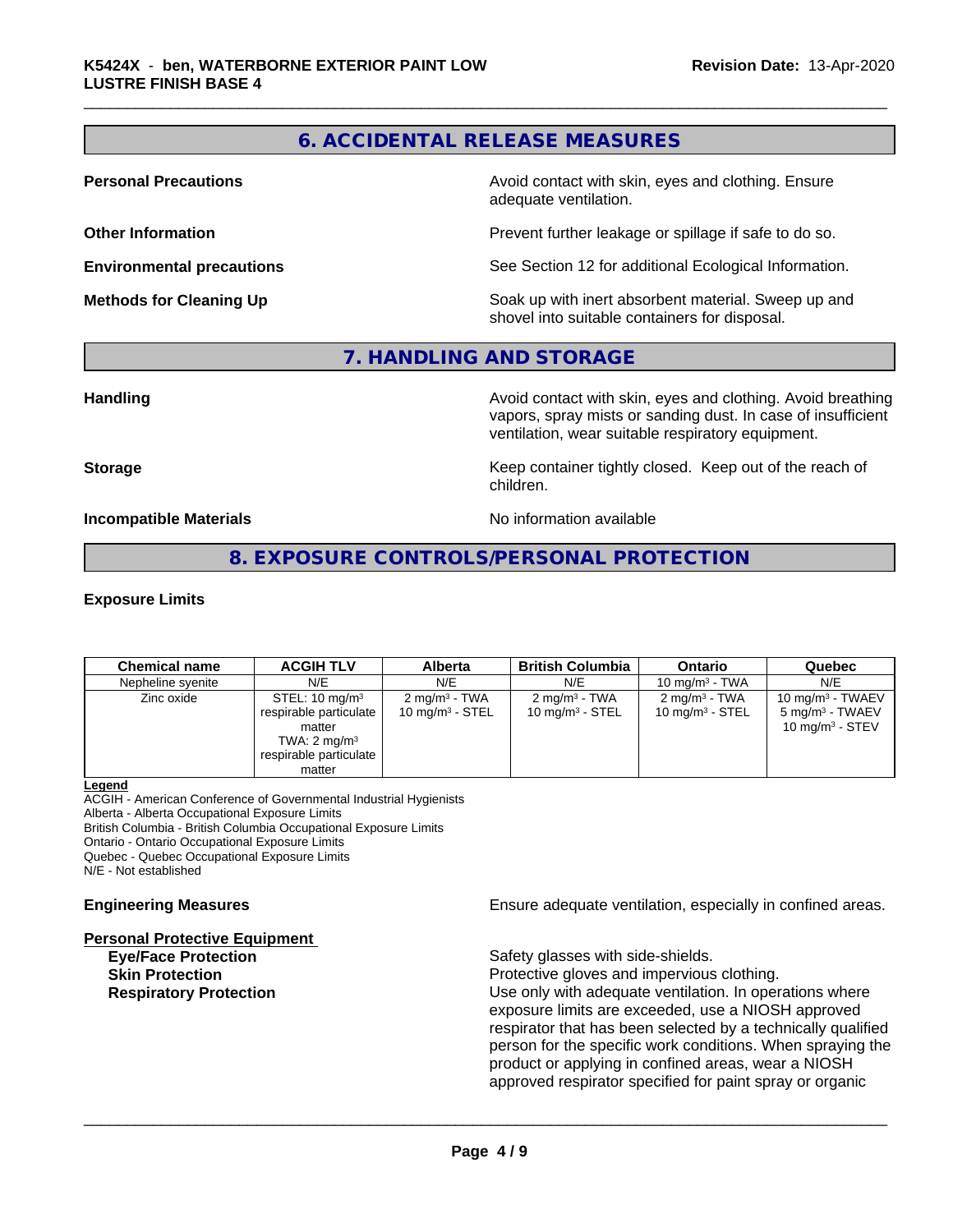vapors.

**Hygiene Measures Avoid contact with skin, eyes and clothing. Remove and Avoid contact with skin, eyes and clothing. Remove and Avoid contact with skin, eyes and clothing. Remove and** wash contaminated clothing before re-use. Wash thoroughly after handling.

### **9. PHYSICAL AND CHEMICAL PROPERTIES**

**Appearance** liquid **Odor** little or no odor **Odor Threshold** No information available **Density (lbs/gal)** 9.4 - 9.8<br> **Specific Gravity** 1.11 - 1.17 **Specific Gravity pH pH**  $\blacksquare$ **Viscosity (cps)**  $\blacksquare$  No information available<br> **Solubility (ies)** Solubility (ies) **Water solubility** No information available **Evaporation Rate No information available No information available Vapor pressure** No information available **No information available Vapor density** No information available values and values of  $\alpha$  No information available **Wt. % Solids** 35 - 45 **Vol. % Solids Wt. % Volatiles** 55 - 65 **Vol. % Volatiles** 60 - 70 **VOC Regulatory Limit (g/L)** < 50 **Boiling Point (°F)** 212 **Boiling Point**  $(^{\circ}C)$  100 **Freezing point (°F)** 32 **Freezing Point (°C)** 0 **Flash point (°F)** Not applicable **Flash Point (°C)** Not applicable **Method** Not applicable<br> **Flammability (solid, gas)** Not applicable Not applicable **Flammability** (solid, gas) **Upper flammability limit:** Not applicable **Lower flammability limit:**<br> **Autoignition Temperature (°F)** Not applicable havailable **Autoignition Temperature (°F) Autoignition Temperature (°C)** No information available **Decomposition Temperature (°F)** No information available **Decomposition Temperature (°C)**<br> **Partition coefficient**<br> **Partition coefficient**<br> **No** information available

# **Solubility(ies)** No information available **No information available**

# **10. STABILITY AND REACTIVITY**

| <b>Reactivity</b>                       | Not Applicable                           |
|-----------------------------------------|------------------------------------------|
| <b>Chemical Stability</b>               | Stable under normal conditions.          |
| <b>Conditions to avoid</b>              | Prevent from freezing.                   |
| <b>Incompatible Materials</b>           | No materials to be especially mentioned. |
| <b>Hazardous Decomposition Products</b> | None under normal use.                   |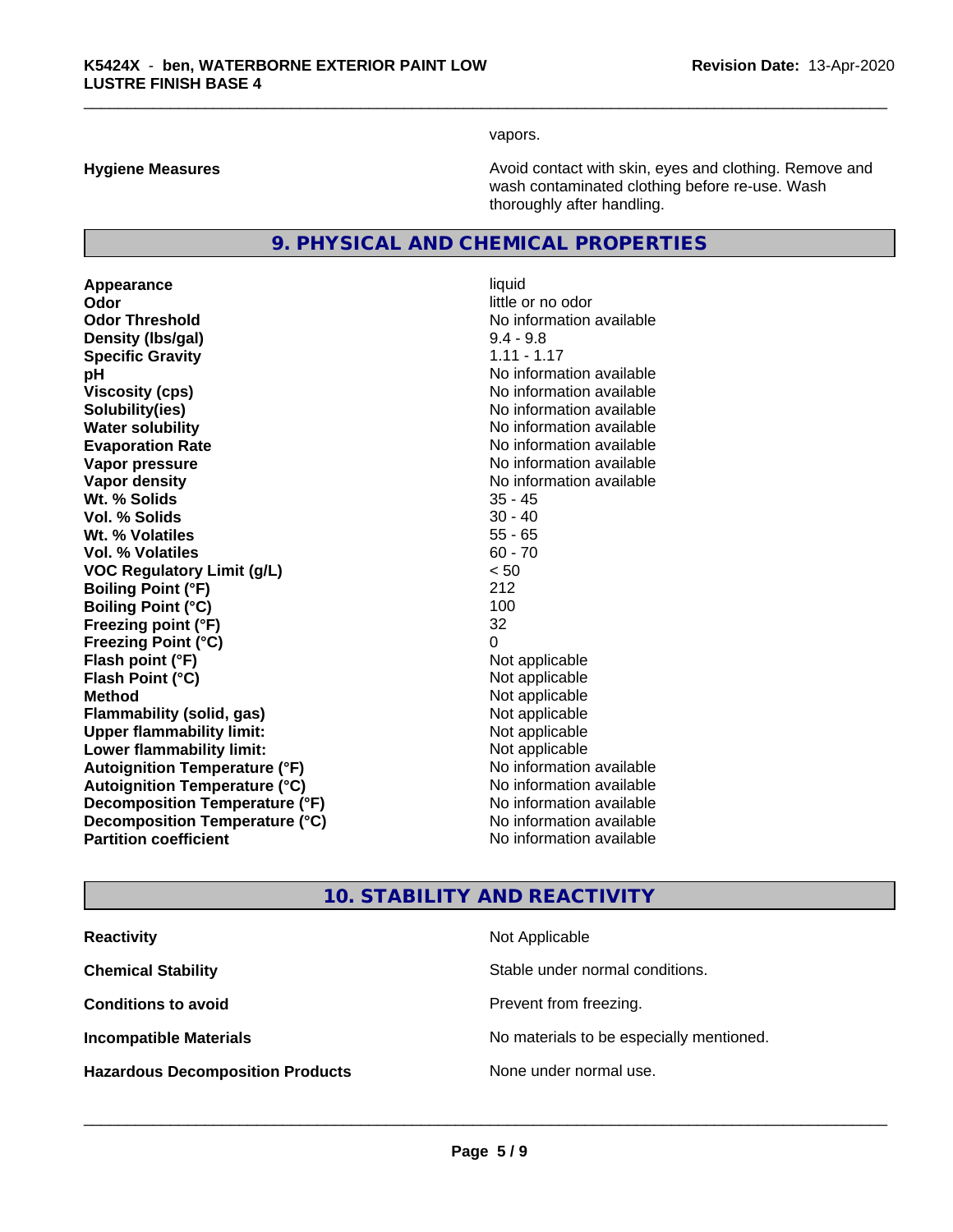**Possibility of hazardous reactions** None under normal conditions of use.

## **11. TOXICOLOGICAL INFORMATION**

### **Product Information Information on likely routes of exposure**

**Acute Toxicity** 

**Principal Routes of Exposure Exposure** Eye contact, skin contact and inhalation.

**Product Information Information Information No information available** 

### **<u>Symptoms related to the physical, chemical and toxicological characteristics</u>**

**Symptoms** No information available

### **Delayed and immediate effects as well as chronic effects from short and long-term exposure**

| Eye contact                     | May cause slight irritation                              |
|---------------------------------|----------------------------------------------------------|
| <b>Skin contact</b>             | Substance may cause slight skin irritation. Prolonged or |
|                                 | repeated contact may dry skin and cause irritation.      |
| <b>Inhalation</b>               | May cause irritation of respiratory tract.               |
| Ingestion                       | Ingestion may cause gastrointestinal irritation, nausea, |
|                                 | vomiting and diarrhea.                                   |
| <b>Sensitization</b>            | No information available.                                |
| <b>Neurological Effects</b>     | No information available.                                |
| <b>Mutagenic Effects</b>        | Suspected of causing genetic defects.                    |
| <b>Reproductive Effects</b>     | May damage fertility or the unborn child.                |
| <b>Developmental Effects</b>    | No information available.                                |
| Target organ effects            | No information available.                                |
| <b>STOT - single exposure</b>   | No information available.                                |
| <b>STOT - repeated exposure</b> | No information available.                                |
| Other adverse effects           | No information available.                                |
| <b>Aspiration Hazard</b>        | No information available.                                |
|                                 |                                                          |

**Numerical measures of toxicity**

**The following values are calculated based on chapter 3.1 of the GHS document**

**ATEmix (oral)** 177967 mg/kg

 $\overline{\phantom{a}}$  ,  $\overline{\phantom{a}}$  ,  $\overline{\phantom{a}}$  ,  $\overline{\phantom{a}}$  ,  $\overline{\phantom{a}}$  ,  $\overline{\phantom{a}}$  ,  $\overline{\phantom{a}}$  ,  $\overline{\phantom{a}}$  ,  $\overline{\phantom{a}}$  ,  $\overline{\phantom{a}}$  ,  $\overline{\phantom{a}}$  ,  $\overline{\phantom{a}}$  ,  $\overline{\phantom{a}}$  ,  $\overline{\phantom{a}}$  ,  $\overline{\phantom{a}}$  ,  $\overline{\phantom{a}}$ 

### **Component Information**

| Chemical name                                                       | Oral LD50                                    | Dermal LD50                                                        | Inhalation LC50 |
|---------------------------------------------------------------------|----------------------------------------------|--------------------------------------------------------------------|-----------------|
| Zinc oxide<br>1314-13-2                                             | $>$ 5000 mg/kg (Rat)                         |                                                                    |                 |
| Sodium C14-C16 olefin sulfonate<br>68439-57-6                       | $= 2220$ mg/kg (Rat)                         | $> 740$ mg/kg (Rabbit)                                             |                 |
| Carbamic acid,<br>1H-benzimidazol-2-yl-, methyl ester<br>10605-21-7 | $>$ 5050 mg/kg (Rat)<br>$= 6400$ mg/kg (Rat) | $> 10000$ mg/kg (Rabbit) = 2 g/kg (<br>$Rat$ = 8500 mg/kg (Rabbit) |                 |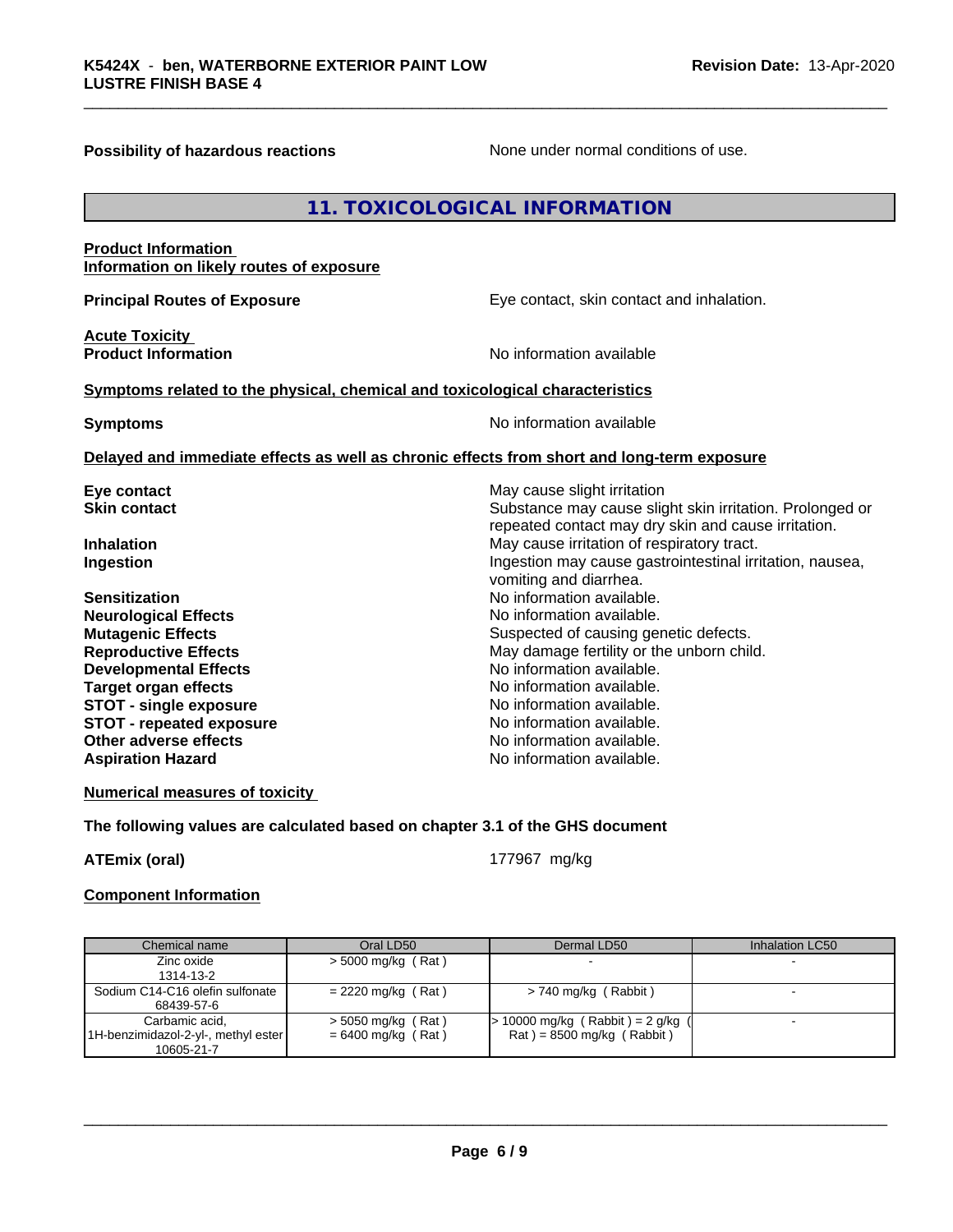### **Chronic Toxicity**

### **Carcinogenicity**

*There are no known carcinogenic chemicals in this product above reportable levels.*

**12. ECOLOGICAL INFORMATION**

### **Ecotoxicity Effects**

The environmental impact of this product has not been fully investigated.

### **Product Information**

### **Acute Toxicity to Fish**

No information available

### **Acute Toxicity to Aquatic Invertebrates**

No information available

### **Acute Toxicity to Aquatic Plants**

No information available

### **Persistence / Degradability**

No information available.

### **Bioaccumulation**

No information available.

### **Mobility in Environmental Media**

No information available.

### **Ozone**

No information available

### **Component Information**

### **Acute Toxicity to Fish**

Carbamic acid, 1H-benzimidazol-2-yl-, methyl ester LC50: 1.5 mg/L (Rainbow Trout - 96 hr.)

### **Acute Toxicity to Aquatic Invertebrates**

Carbamic acid, 1H-benzimidazol-2-yl-, methyl ester LC50: 0.22 mg/L (water flea - 48 hr.)

### **Acute Toxicity to Aquatic Plants**

No information available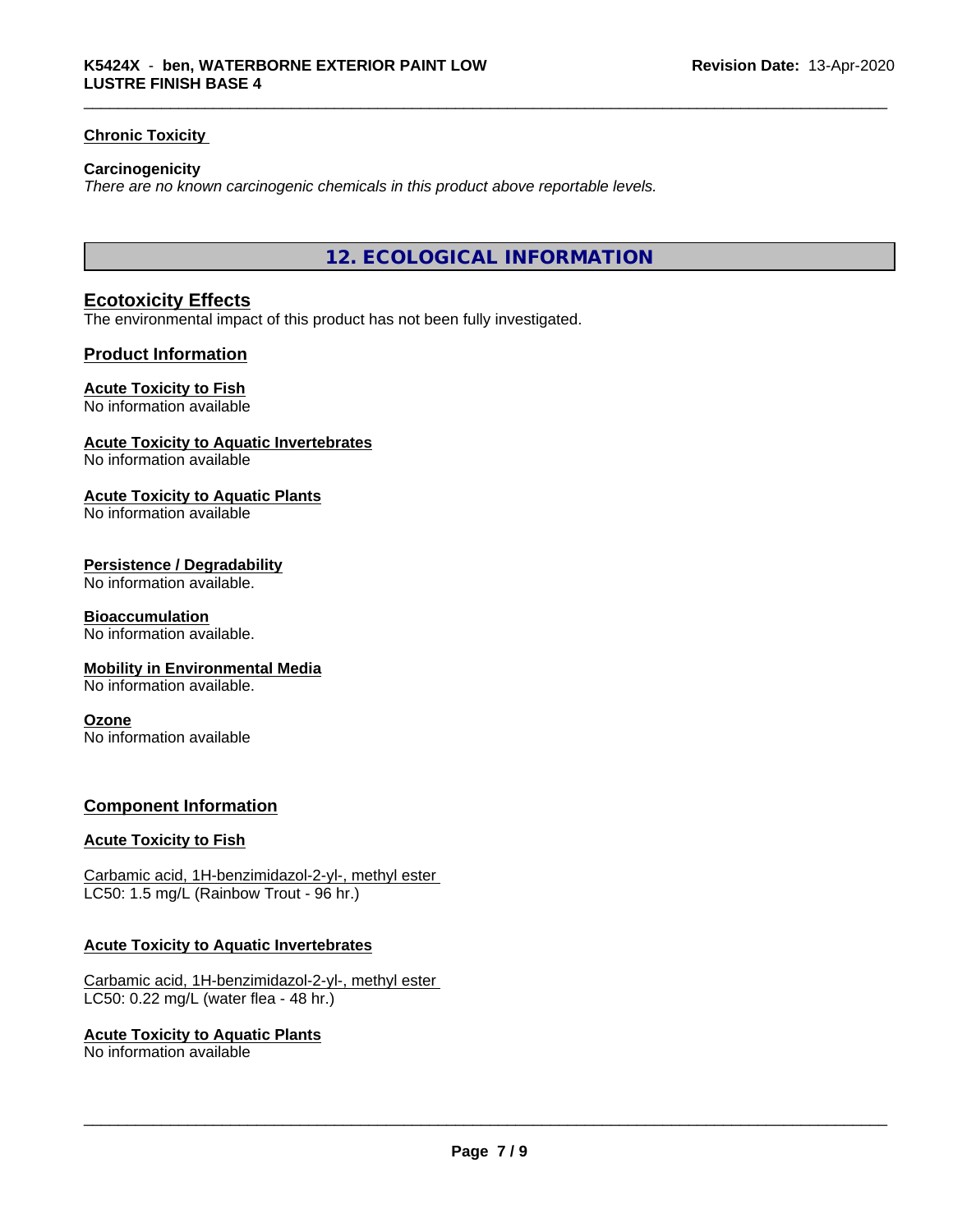### **13. DISPOSAL CONSIDERATIONS**

**Waste Disposal Method Dispose of in accordance with federal, state, provincial,** and local regulations. Local requirements may vary, consult your sanitation department or state-designated environmental protection agency for more disposal options.

### **14. TRANSPORT INFORMATION**

**TDG** Not regulated

**ICAO / IATA** Not regulated

**IMDG / IMO** Not regulated

### **15. REGULATORY INFORMATION**

### **International Inventories**

**TSCA: United States** Yes - All components are listed or exempt. **DSL: Canada** Yes - All components are listed or exempt.

### **National Pollutant Release Inventory (NPRI)**

**NPRI Parts 1- 4** This product contains the following Parts 1-4 NPRI chemicals:

*None*

**NPRI Part 5** This product contains the following NPRI Part 5 Chemicals:

*None*

### **WHMIS Regulatory Status**

This product has been classified in accordance with the hazard criteria of the Hazardous Products Regulations (HPR) and the SDS contains all the information required by the HPR.

**16. OTHER INFORMATION**